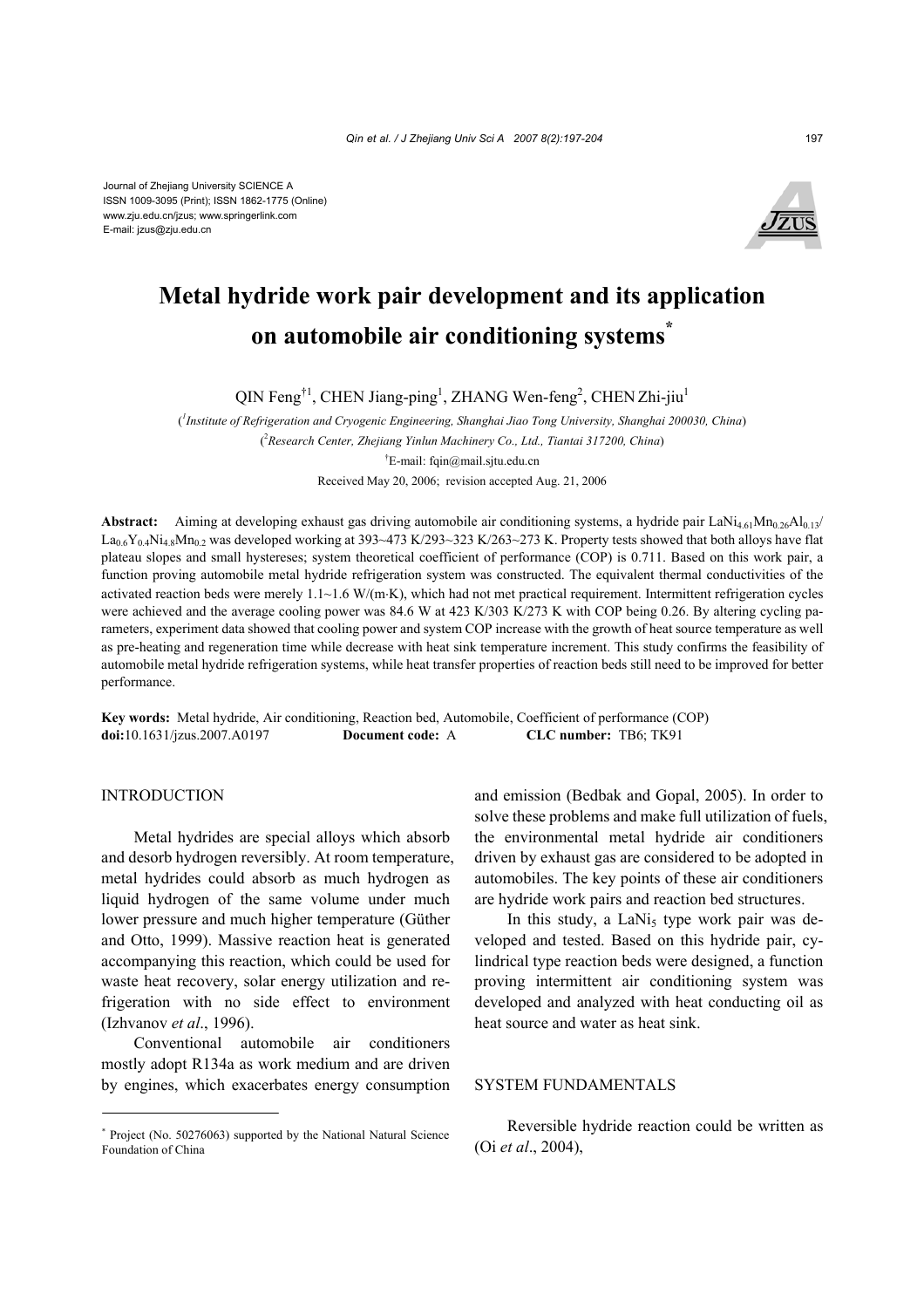$$
M + (\alpha/2)H_2 \leftrightarrow MH_{\alpha} + \Delta H, \tag{1}
$$

where M and MH represent elemental metal/metal alloy and metal hydride, ∆*H* is reaction enthalpy, *α* is hydrogen atom number. Refrigeration cycles could be attained by applying two hydrides with different hydriding properties. Fig.1 shows a cycle of heat driving metal hydride refrigeration systems. High temperature metal hydride  $M_H$  and low temperature metal hydride ML with different hydrogen absorption properties are coupled to form a work pair. First  $M_H$  is heated from heat sink temperature  $T_M$  to drive heat source temperature  $T_H$  so that its hydrogen desorption pressure exceeds that of  $M_L$ , thus  $M_H$  desorbs hydrogen to  $M_L$  and absorbs heat  $Q_H$  from driving heat source; simultaneously,  $M<sub>L</sub>$  rejects reaction heat  $Q<sub>M1</sub>$ generated during hydrogen absorbtion to heat sinks. Then  $M_H$  is cooled to  $T_M$ , and its hydrogen pressure drops below that of  $M<sub>L</sub>$ , thus  $M<sub>L</sub>$  releases hydrogen to  $M_H$  and absorbs heat  $Q_L$  for cooling down surrounding temperature to refrigeration temperature  $T_L$ , accompanied by the delivery of reaction heat  $Q_{\text{M2}}$  from  $M_H$  to heat sinks. Obviously it is discontinuous due to the cold energy generated by a couple of reaction beds, consequently at least two couples of reaction beds are needed with reverse work phases for sequential refrigeration (Ahmed and Murthy, 2004).



**Fig.1 Metal hydride refrigeration cycle** 

# HYDRIDE PREPARATION AND CHARACTERI-**ZATION**

### **Work pair preparation**

Metal hydrides are the core components of metal hydride refrigeration systems. In order to ensure good system performance, metal hydrides should meet the following requirements: large effective hydrogen storage and reaction heat, fast reaction kinetics, flat reaction plateaus, small hystereses, suitable pressure gradients and affordable costs. On designing the hydride pair, we take exhaust gas driving automobile air conditioners located before exhaust mufflers as the object. Exhaust gas there is usually at a temperature of 393~573 K depending on operation conditions, thus the minimum driving temperature should not exceed 393 K; since summer environmental temperature is within 293~323 K in most parts of China, medium temperature is chosen in this range. Therefore, the work temperatures of this refrigeration system are selected as 393~473 K/293~323 K/263~273 K. Considering the above demands,  $LaNi<sub>5</sub>$  type alloys are selected as matrix, and certain metal additives are adopted for improvement. For high temperature alloy  $M_H$ , Al and Mn are added to reduce equilibrium pressures and depress hystereses (Nakamura *et al.*, 1997); for low temperature alloy  $M_{L}$ , Y is added to increase equilibrium pressures while Mn is added to improve reaction kinetics (Nakamura *et al.*, 1996). From repeated trials,  $\text{LANi}_{4.61}\text{Mn}_{0.26}\text{Al}_{0.13}/$  $La<sub>0.6</sub>Y<sub>0.4</sub>Ni<sub>4.8</sub>Mn<sub>0.2</sub>$  were developed respectively as the high/low temperature hydrides. High frequency induction melting was adopted for their preparation, then both were treated by 1323 K annealing for 10 h then quenched in ice water.

#### **Work pair characterization**

P-C isotherms and reaction kinetics of the work pair were measured with a Sieverts apparatus (Kapischke and Hapke, 1998). Fig.2 shows the tested P-C isotherms of  $M_H$  and  $M_L$  within work temperatures. This figure shows that the effective hydrogen contents of both two alloys are around 0.6 mol H/mol alloy, which is satisfactory for practice. Both equilibrium hydrogen pressures are much less than 4 MPa in the test range, which facilities beds sealing.

The slope factor  $P_f$  and hysteresis factor  $H_f$  are respectively defined as (Srivastava and Srivastava, 1999):

$$
P_{\rm f} = \text{dln}p_{\rm d} / \text{d}(\text{H/M}),\tag{2}
$$

$$
H_{\rm f} = \ln(p_{\rm a}/p_{\rm d}),\tag{3}
$$

where  $p_a$  and  $p_d$  are hydrogen absorption and desorption equilibrium pressures, respectively; H/M is atom ratio of hydrogen to alloy. The  $P_f$  and  $H_f$  were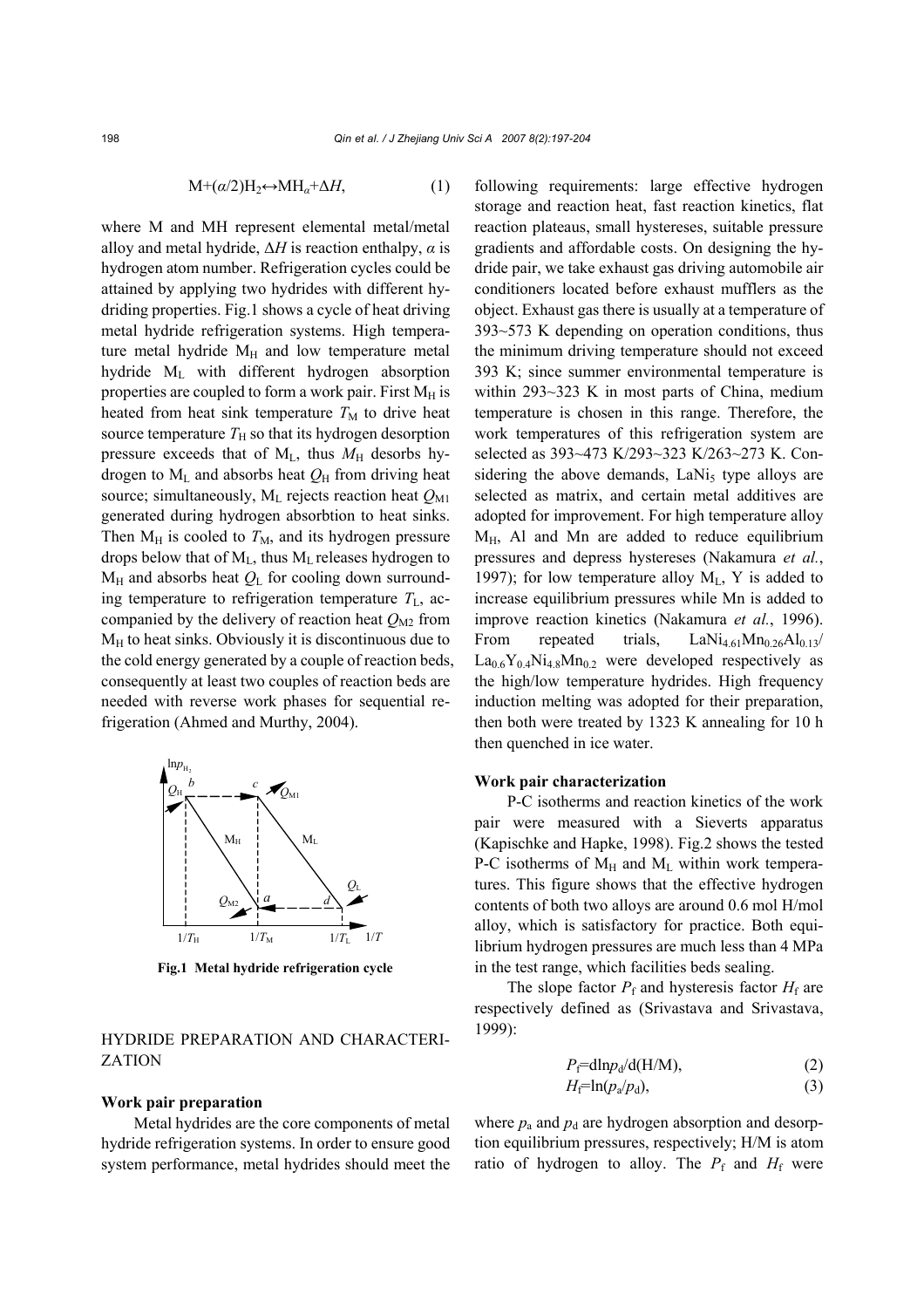

**Fig.2** P-C isotherms of  $\text{LANi}_{4.61}\text{Mn}_{0.26}\text{Al}_{0.13}$  as  $\text{M}_{\text{H}}$  (a) and  $La_{0.6}Y_{0.4}Ni_{4.8}Mn_{0.2}$  as  $M_L$  (b)

calculated in Table 1. These factors are relatively small compared with those of  $LaNi<sub>5</sub>$ , which reveals that the constitution and preparation process of the hydride pair have effectively depressed segregation during crystallization.

**Table 1 Plateau slope and hysteresis factors** 

| Metal<br>hydrides 313 K 373 K 423 K 273 K 295 K 313 K | LaNi <sub>4.61</sub> Mn <sub>0.26</sub> Al <sub>0.13</sub> |                                     |  | $La_06Y0.4Ni4$ <sub>8</sub> Mn <sub>02</sub> |  |  |
|-------------------------------------------------------|------------------------------------------------------------|-------------------------------------|--|----------------------------------------------|--|--|
|                                                       |                                                            |                                     |  |                                              |  |  |
| $P_{\epsilon}$                                        |                                                            | 0.360 0.768 0.708 1.314 0.960 1.080 |  |                                              |  |  |
| $H_{\mathcal{E}}$                                     |                                                            | 0.470 0.477 0.480 0.397 0.392 0.388 |  |                                              |  |  |

Based on the derived P-C isothermal data, the Van't-Hoff diagram of the work pair is drawn in Fig.3, in which the bond lines stand for the designed refrigeration cycle. According to Van't-Hoff equation (Kapischke and Hapke, 1998):

$$
lnp = -\Delta H / RT + \Delta S / R, \qquad (4)
$$

the reaction enthalpy during absorption ∆*H* is respectively calculated as  $-37.8$  and  $-27.1$  kJ/mol H<sub>2</sub> for the two hydrides, and absorption reaction entropy  $\Delta S$  respectively is  $-111.7$  and  $-102.6$  J/(mol H<sub>2</sub>⋅K).

The theoretical COP for the refrigeration system is defined as (Willers and Groll, 1999):

$$
COP = \Delta H_{L,d} / \Delta H_{H,d},\tag{5}
$$

where,  $\Delta H_{\text{L,d}}$  and  $\Delta H_{\text{H,d}}$  are reaction enthalpy of M<sub>L</sub> and M<sub>H</sub> during desorption respectively. Substituting derived data into Eq.(5), the theoretical COP of  $LaNi_{4.61}Mn_{0.26}Al_{0.13}/La_{0.6}Y_{0.4}Ni_{4.8}Mn_{0.2}$  refrigeration system is calculated as 0.711. The ideal minimum refrigeration temperature from Fig.3 reaches as low as 242 K at high temperature being 423 K and medium temperature 303 K.



**Fig.3 Van't-Hoff diagram**

BED DESIGN AND HEAT TRANSFER PROPER-TIES

## **Reaction bed design**

Reaction beds are crucial for metal hydride refrigeration systems. They should be firm enough to endure hydride expansion and thermal shock, while beds weight should be as light as possible to reduce gross thermal capacity. Moreover, good heat and mass transfer properties are crucial to improve reaction kinetics. Considering above demands, a cylindrical shaped reaction bed was designed as shown in Fig.4. The bed wall was made of stainless steel 500 mm in length and ∅75 mm in outer diameter. Two pieces of flanges were adopted at cylinder edges for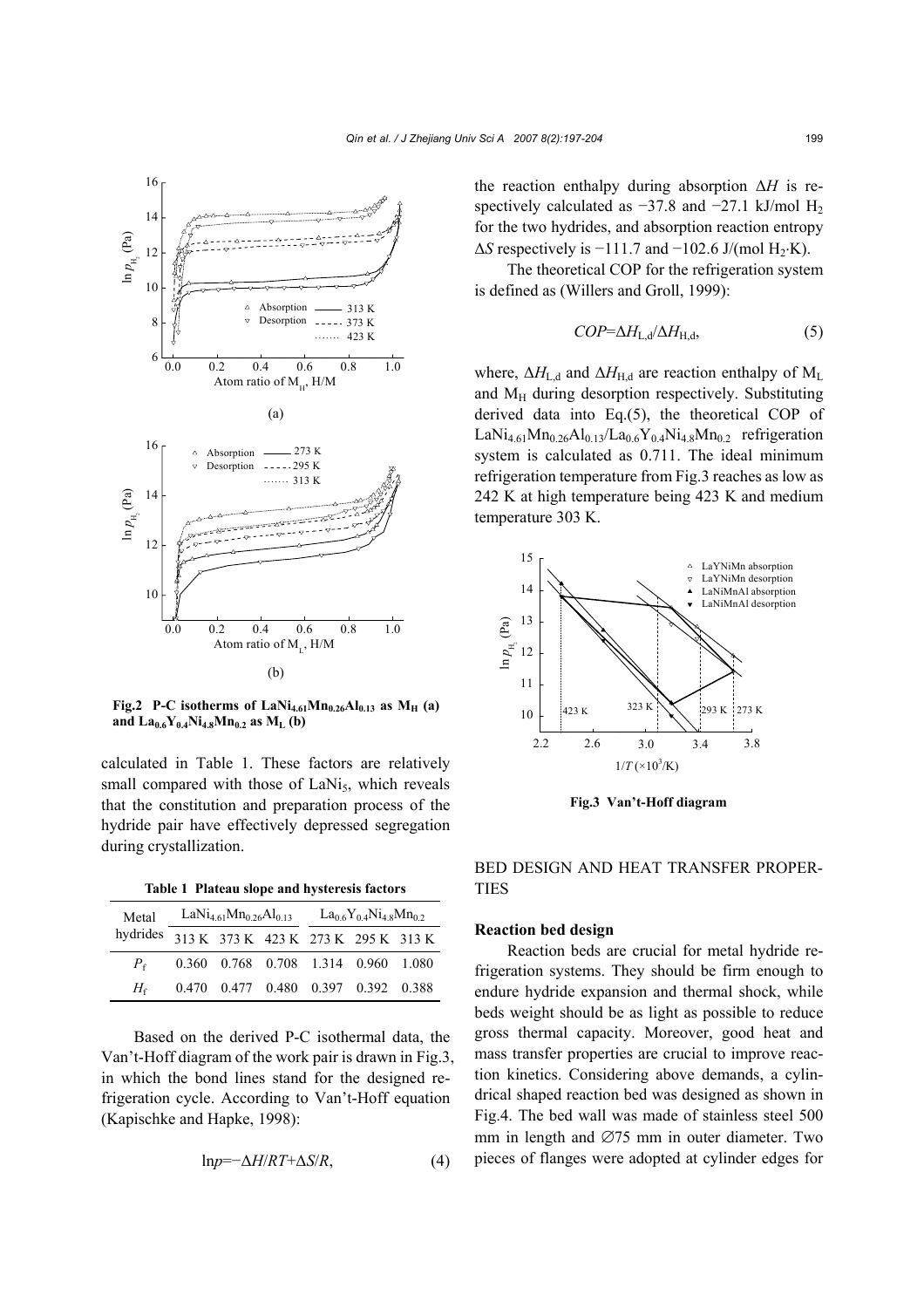sealing. A stainless steel hollow sintered filter with 2 µm nominal pore size was fixed inside the cylinder. The filter prevents hydride powder inside from floating out, and the donut chamber between the wall and the filter ensures extensive contact areas at whole length. A finned copper tube was inserted through the filter, dividing the reaction areas into several sections. In order to measure hydride temperatures, four pieces of single-point and two pieces of double-point K type armored thermocouples were inserted axially through flanges 200 mm inside the bed. The single-point thermocouples were symmetrically installed in one flange with different diameters to measure radial temperature distributions, and double-point thermocouples were installed in two flanges to measure axial temperature distributions.



**Fig.4 Reaction bed structure** 

Metal hydrides were ground and filtered by 10 mesh screen. Each high and low temperature bed was filled with 2.75 kg  $\text{LaNi}_{4.61}\text{Mn}_{0.26}\text{Al}_{0.13}$  or  $La_{0.6}Y_{0.4}Ni_{4.8}Mn_{0.2}$  respectively, with volume packing density around 42%. The filled hydrides were activated through three absorption/desorption cycles with 4.0 MPa high purity hydrogen at room temperature, each cycle lasting for 6 h.

## **Heat transfer property experiments**

Heat transfer coefficients of the reaction beds are an important factor to affect cooling power. According to reading the temperatures acquired by thermal couples inside beds, the approximate radial equivalent thermal conductivities could be calculated based on one-dimensional Fourier stationary heat transfer equation. A La $\text{Ni}_{4.61}\text{Mn}_{0.26}\text{Al}_{0.13}$  reaction bed was experimented. In order to increase radial heat transfer quantity, the sintered filter was disassembled, the space between finned tube and outer wall was packed with alloy keeping volume packing density of 42%.

The reaction bed was put in a water tank to stabilize the outer wall temperature. High temperature heat conducting oil was adopted for heat source. The test was undergone first for inactivated alloy, then the bed was activated and measured with different hydrogen contents. The results are shown in Table 2 with the maximum relative error of 10.3%.

**Table 2 Thermal conductivities of the reaction bed** 

| Hydride state       | Thermal conductivity $[W/(m \cdot K)]$ |
|---------------------|----------------------------------------|
| Vacuum, inactivated | 0.61                                   |
| LaNiMnAl-1.25H      | 1 1 2                                  |
| LaNiMnAl-2.5H       | 135                                    |
| LaNiMnAl-5.0H       | 1.56                                   |

The experiment showed that the reaction bed has better heat transfer properties than pulverized hydride of about 0.1 W/(m⋅K) (Kim *et al*., 2001), which is attribute to the finned tube. However, this thermal conductivity can not satisfy practical usage as 5~8 W/(m⋅K) (Sánchez *et al.*, 2003), which implies that the extension of heat transfer interfaces is still too limited by fins with 20 mm intervals. Whereas, if we only increase fins per unit length, the bed heat capacity would be extensively increased, resulting in the obvious depression of cold output. Thus bed thermal conductivities should be further improved by optimizing bed structures or upgrading alloy thermal conductivity itself by special treatment.

# REFRIGERATION SYSTEMS DESIGN AND PERFORMANCE TEST

# **Refrigeration system design**

Originally, a continuous refrigeration system was planned to be built with two couples of reaction beds working with reverse phases, so two pairs of high temperature and low temperature beds were prepared. However, equivalent thermal conductivity test showed that the heat transfer properties of the reaction beds were not practically satisfactory, leading to a low hydriding process and indistinct temperature drop for cooled water (Oi *et al*., 2004). Therefore, the two high and low temperature beds were assembled respectively in series to build an intermittent refrigeration system. The revised scheme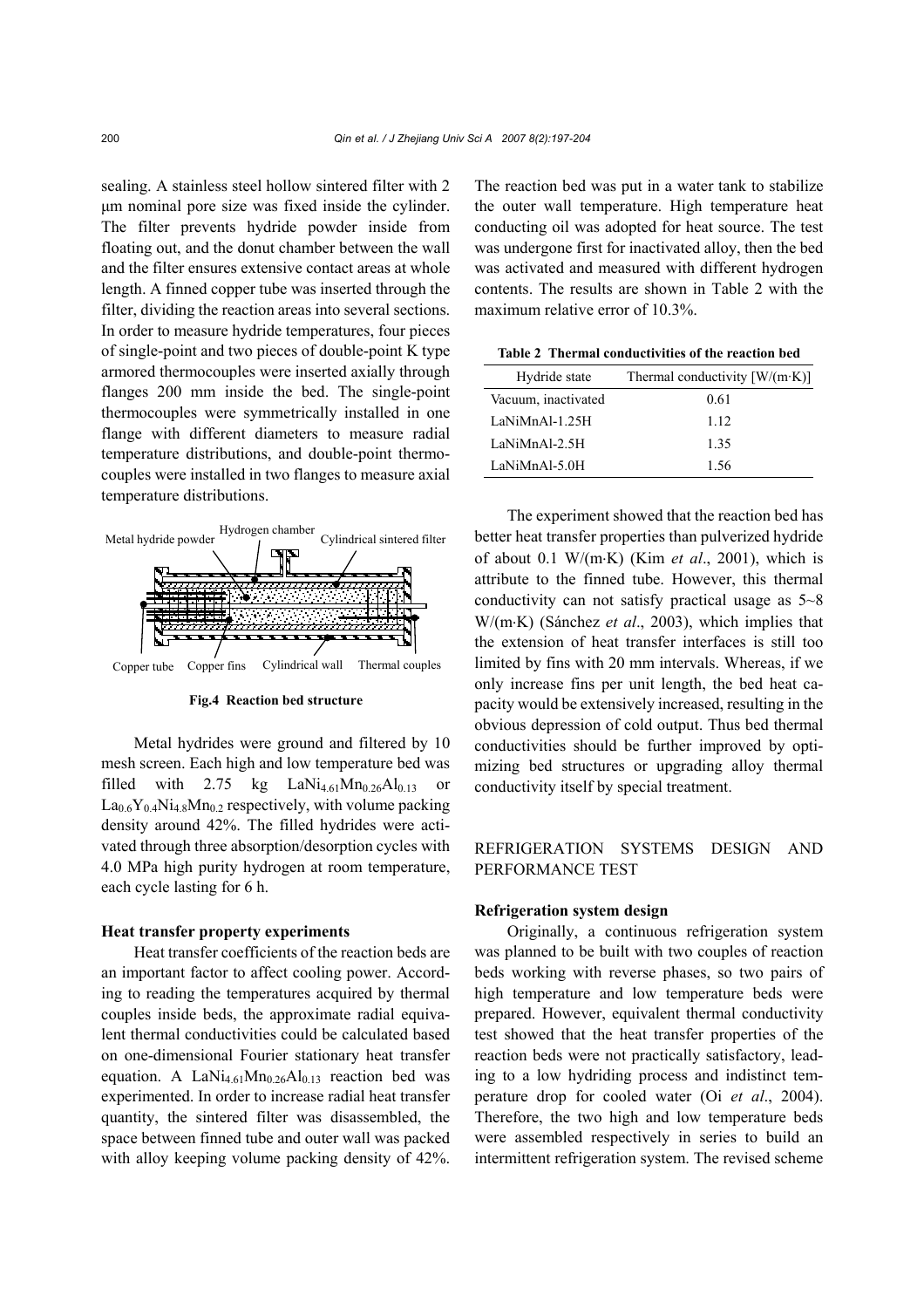is shown in Fig.5. The whole system was composed of four reaction beds, a hydrogen loop, a heat conducting oil loop, a water loop and sensors/data acquisition instruments. High temperature and low temperature reaction beds were connected by hydrogen pipes. Valves were installed to control hydrogen flow directions. Four 0~4 MPa Druck PTX1400 pressure transmitters were fixed to record pressure variations. Hydrogen charge and vacuumization branches were also added. Heat was supplied to high temperature reaction beds by heat conducting oil drawn from the high temperature oil bath, and cold in low temperature reaction beds was absorbed by cooled water bath. Reaction heat of both reaction beds was taken away by medium temperature baths. Oil and water flows were controlled by cooperating function of eight valves in the loops. An LWGY-10A turbine flow meter was adopted for flow measurement, self-calibrated 4 wire PT100 thermal resistances were used for acquisition of inlet and outlet temperatures. A Keithley 2700 data acquisition instrument was adopted for data acquisition, analysis and storage.



HA, HB: High temperature bed; LA, LB: Low temperature bed; TH: High temperature oil, heat source; TM1: Middle temperature oil, heat sink; TM2: Cooling water, heat sink; TL: Cooled water, heat source

#### **Fig.5 Metal hydride refrigeration system**

## **Cycle performance test**

First activated the reaction beds and then charged each high temperature reaction bed with 16 mol pure hydrogen to form  $LaNi<sub>4.61</sub>Mn<sub>0.26</sub>Al<sub>0.13</sub> - 5.0H$ , then began cycle performance test as follows: first opened corresponding valves to let hot oil and cooling water flow respectively through high and low temperature reaction beds for a certain time for pre-heating, the temperature of  $M_H$  rose from  $T_M$  to  $T_H$  while  $M_L$  from  $T_L$  to  $T_M$ ; then opened the hydrogen valves immediately to start regeneration period while  $M_H$  absorbed  $Q_H$  from hot oil and  $M_L$  released  $Q_{M1}$  to cooling water. After the set time intervals, closed the hydrogen valves and pumped the middle temperature oil/cooled water into high/low temperature reaction beds respectively for pre-cooling so that  $M_H$  cooled down to  $T_M$  and  $M_L$  to  $T_L$ ; then opened hydrogen valves again to start cooling period when  $M<sub>L</sub>$  absorbed  $Q_L$  from cooled water and M<sub>H</sub> discharged  $Q_{M2}$ to medium temperature oil. After the set time closed the oil and water valves, and began the next refrigeration cycle.

The high temperature oil bath was fixed as 453 K, the medium temperature oil and water were set around 293 K. The low temperature water bath was also set at about 293 K for simplification. The flow rates of heat conducting oil and water were 0.25  $\text{kg/m}^3$  respectively. Based on repeated tests, the operation time was set as 800 s for pre-heating, 850 s for regeneration, 650 s for pre-cooling and 1300 s for cooling period. Fig.6 shows the hydrides temperatures, the media temperatures at the inlet and outlet of the reaction beds as well as hydrogen pressure in one cycle. As shown in this figure, in the pre-heating process, HA and HB were heated to an average temperature of 423 K, while oil had a temperature drop of 8 K and hydrogen pressure rose from 100 kPa to 3 MPa. LA and LB pressures were maintained at around 100 kPa. When regeneration process began, the hydrogen pressure immediately reached balance at 920 kPa which was much lower than the equilibrium pressures of HA and HB at their bed temperatures, thus both quickly desorbed hydrogen and the average bed temperature sharply dropped down to 399 K; on the contrary, LA and LB quickly absorbed hydrogen with their average bed temperature rising to 319 K. In pre-cooling period, all beds were cooled, the hydrogen pressures decreased. HA and HB reached 60 kPa at the end of this period, while LA and LB were 620 kPa. When cooling period began, reaction beds met their balance again at 260 kPa, the average temperature of HA and HB increased quickly to 336 K, while that of LA and LB dropped to 273 K. The temperature difference between the inlet and outlet of the cooled water reached 2 K. With this process going on, the temperature of LA and LB gradually increased. The hydrogen pressure remained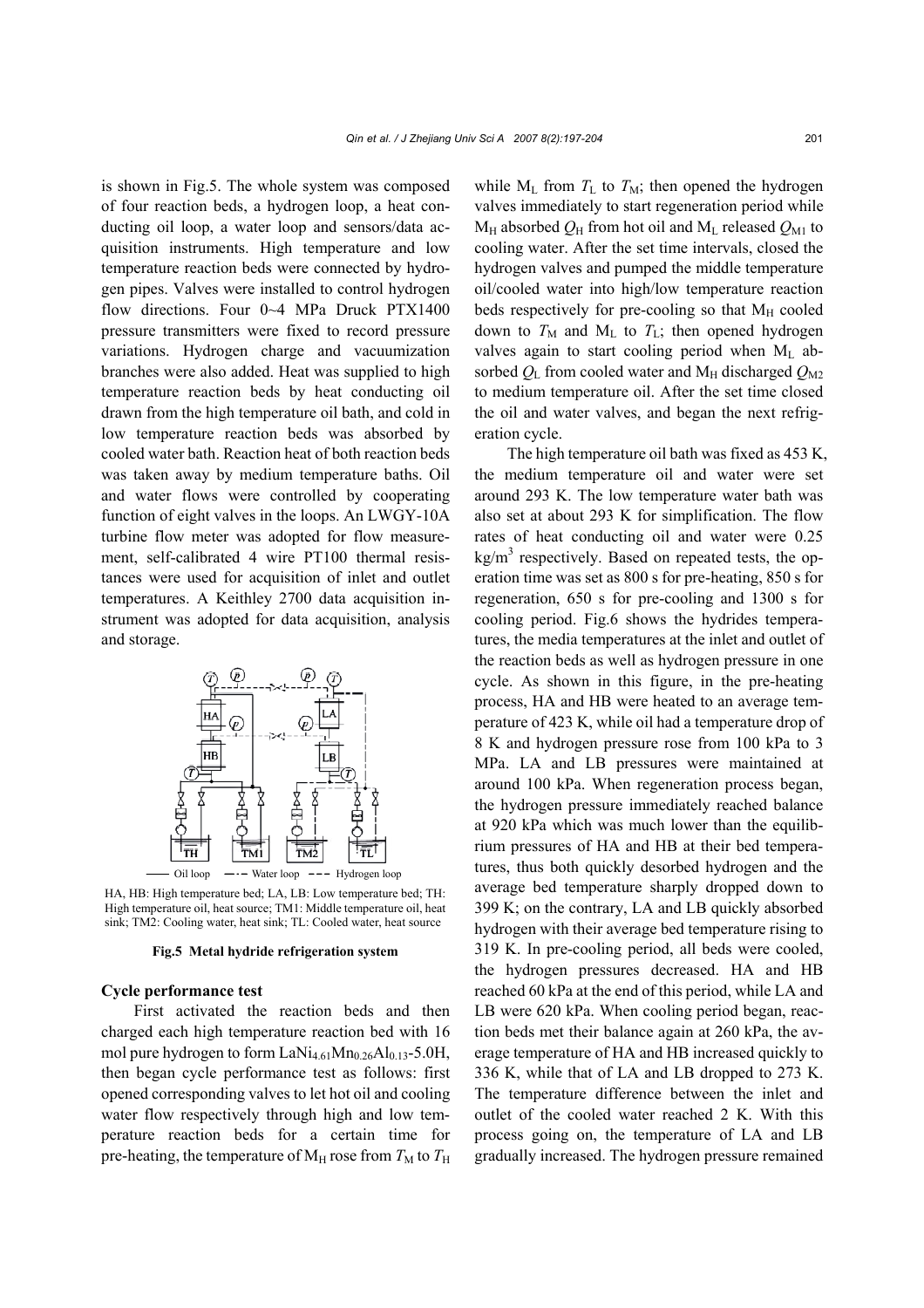at around 100 kPa, and the temperature difference of the cooled water gradually decreased.



**Fig.6 Temperature and pressure of high (a) and low (b) temperature reaction beds** 

Fig.7 showing the dynamic heating and cooling power reveals that both heating and cooling power decreases in each period, but heating power jumps sharply at the beginning of the regeneration period. The maximum heating power was 1320 W during the pre-heating period and 880 W during the regeneration period; the total heating quantity  $O_{\text{H}}$  of both periods was 1187 kJ, the average heating power of the two periods was 719 W and of the whole cycle was 330 W. The heating power per unit weight alloy was 30 W. The maximum cooling power of 639 W was achieved at the beginning of the refrigeration period; the total cooling quantity  $Q_L$  was 309 kJ, the average cooling power of this period was 238 W; the average cooling power of the whole cycle was 84.6 W, the cooling power per alloy was merely 7.7 W/kg alloy. COP was calculated as 0.26. Since temperature changed slowly in most of the cycle except at the switching points of

adjacent steps, the delay of measured temperature by thermal couples was neglected; therefore, the maximum relative error was 4.5% for heating quantity and 29.4% for cooling quantity.



**Fig.7 Heating and cooling power in one cycle** 

#### **Effect of driving heat source temperature**

Fig.8 shows the effect of driving heat source temperature on system cooling power and COP with other cycle parameters invariable. With the decrease of heat source temperature, the total heating quantity, total refrigeration quantity, average cooling power and COP all decrease; The decrease of COP suggests that the drop of cooling quantity is much more serious than that of heating quantity. The cooling power was as low as 61 W at 424 K, which indicated that reaction speed is relatively slow at this temperature. Therefore, driving temperature should be high enough to ensure system basic function; on the other hand, the downwards bending curves in Fig.8 indicate that the enhancement of cooling power and COP becomes indistinct with the increase of driving temperature,



**Fig.8 Driving temperature effect**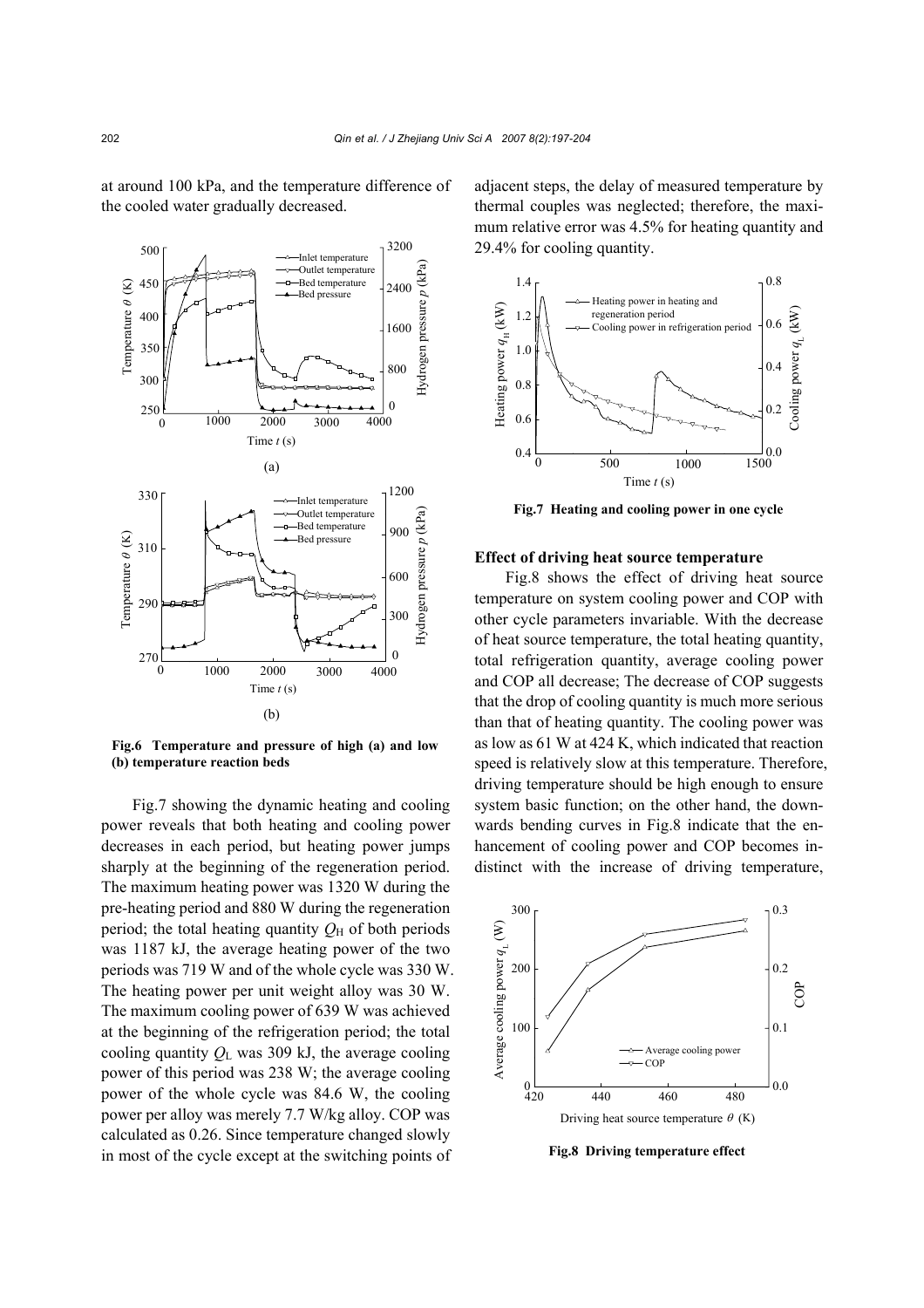# **Effect of heat sink temperature**

Fig.9 shows the effect of heat sink temperature keeping other cycle parameters constant. For the same heat source temperature, heat rejection from reaction beds is depressed owing to the increase of heat sink temperature; hence both cooling power and COP decrease. When heat sink temperature rose to 323 K, the average cooling power was merely 32 W with COP being 0.1, indicating that system performance was seriously inferior.



**Fig.9 Heat sink temperature effect** 

## **Effect of cycle time**

Cycle time is very important for a metal hydride cooling system. The influence of pre-heating and regeneration time as well as pre-cooling and refrigeration time is shown in Fig.10. In experiments on pre-heating and regeneration time, the ratio of pre-heating period to regeneration period remained around 1.0 while their summation varied from 1200 s to 2000 s; as for tests for pre-cooling and refrigeration time, the ratio of the former to the latter remained around 0.5 while their summation varied from 1500 s to 2400 s. It is seen that both cooling power and COP grows with the increase of pre-heating and regeneration time; COP increases while cooling power decreases with the elevation of pre-cooling and refrigeration time. The amount of hydrogen transferred increases with pre-heating and regeneration time, resulting in the increase of heat input and cold output; the increase of COP indicates that the latter has a

more rapid increment than the former. The same thing happens for the cycle with elongated pre-cooling and refrigeration time, when average cooling power is reduced since hydrogen transfer rate gradually decreases during refrigeration.



**Fig.10 Cycle time effect** 

### DISCUSSION

This research developed a metal hydride work pair for exhaust gas driving automobile air conditioning systems. Testing of the hydriding properties confirmed that this hydride pair can meet practical requirement. Based on this work pair, a function proving automobile metal hydride intermittent refrigeration system was constructed, and intermittent refrigeration cycles were achieved. Experiments on the effect of driving heat source temperature, heat sink temperature and cycle time revealed that the reaction beds have satisfactory mass transfer performance; cooling power and system COP increase with the growth of heat source temperature as well as pre-heating and regeneration time while decreasing with heat sink temperature increment.

However, the bed equivalent thermal conductivities were not large enough, resulting in the excessive long cycling time and low cooling power. Further work will be focused on the optimization of bed structures to enhance heat transfer properties.

## **References**

- Ahmed, S.S., Murthy, S.S., 2004. Analysis of a novel metal hydride cycle for simultaneous heating and cooling. *Renewable Energy*, **29**(4):615-631. [doi:10.1016/j.renene. 2003.07.005]
- Bedbak, S.S., Gopal, M.R., 2005. Performance analysis of a